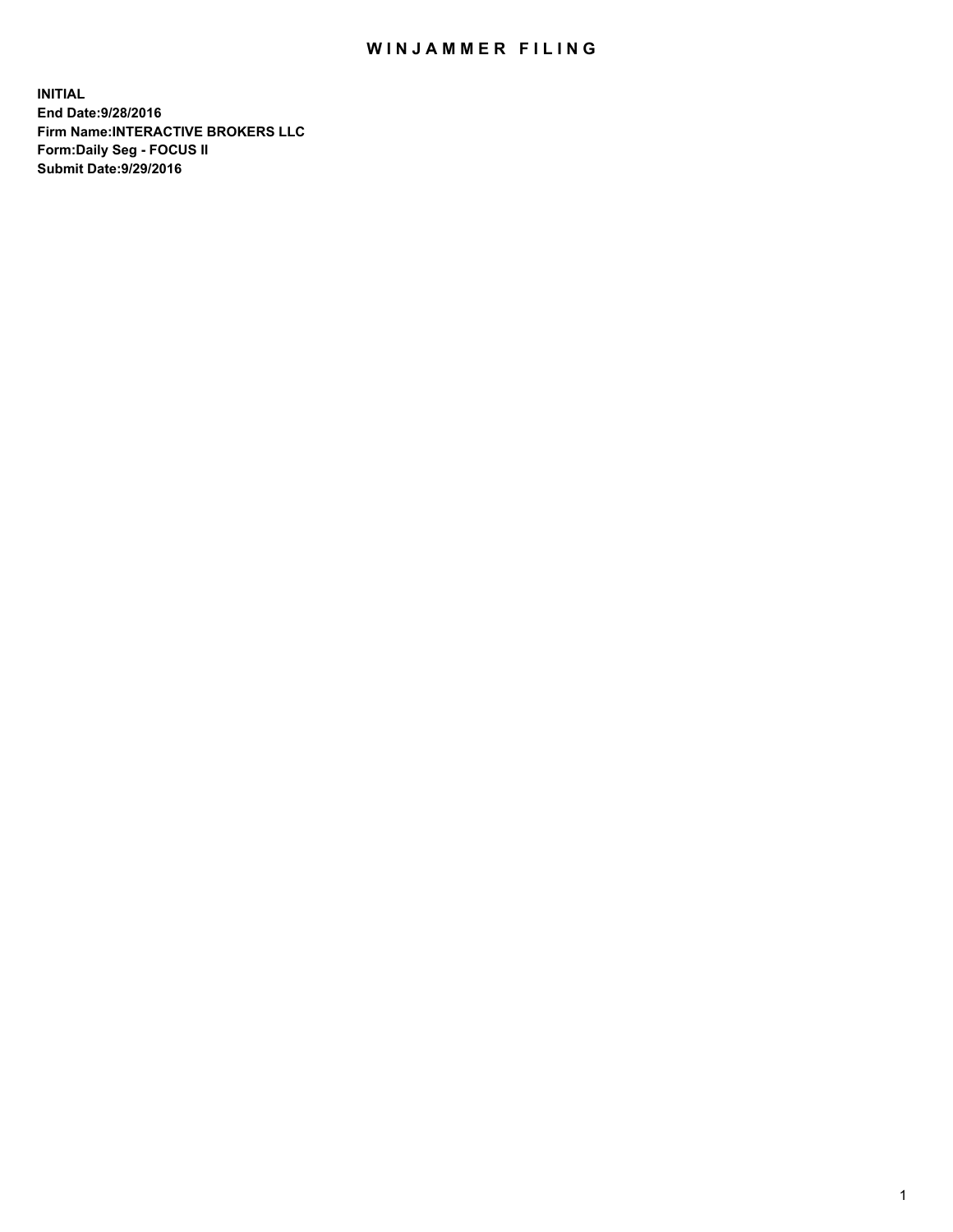## **INITIAL End Date:9/28/2016 Firm Name:INTERACTIVE BROKERS LLC Form:Daily Seg - FOCUS II Submit Date:9/29/2016 Daily Segregation - Cover Page**

| Name of Company<br><b>Contact Name</b><br><b>Contact Phone Number</b><br><b>Contact Email Address</b>                                                                                                                                                                                                                          | <b>INTERACTIVE BROKERS LLC</b><br>James Menicucci<br>203-618-8085<br>jmenicucci@interactivebrokers.c<br>om |
|--------------------------------------------------------------------------------------------------------------------------------------------------------------------------------------------------------------------------------------------------------------------------------------------------------------------------------|------------------------------------------------------------------------------------------------------------|
| FCM's Customer Segregated Funds Residual Interest Target (choose one):<br>a. Minimum dollar amount: ; or<br>b. Minimum percentage of customer segregated funds required:%; or<br>c. Dollar amount range between: and; or<br>d. Percentage range of customer segregated funds required between:% and%.                          | $\overline{\mathbf{0}}$<br>0<br>155,000,000 245,000,000<br>0 <sub>0</sub>                                  |
| FCM's Customer Secured Amount Funds Residual Interest Target (choose one):<br>a. Minimum dollar amount: ; or<br>b. Minimum percentage of customer secured funds required:%; or<br>c. Dollar amount range between: and; or<br>d. Percentage range of customer secured funds required between:% and%.                            | $\overline{\mathbf{0}}$<br>$\overline{\mathbf{0}}$<br>80,000,000 120,000,000<br>00                         |
| FCM's Cleared Swaps Customer Collateral Residual Interest Target (choose one):<br>a. Minimum dollar amount: ; or<br>b. Minimum percentage of cleared swaps customer collateral required:% ; or<br>c. Dollar amount range between: and; or<br>d. Percentage range of cleared swaps customer collateral required between:% and%. | $\overline{\mathbf{0}}$<br>$\overline{\mathbf{0}}$<br>0 <sub>0</sub><br><u>00</u>                          |

Attach supporting documents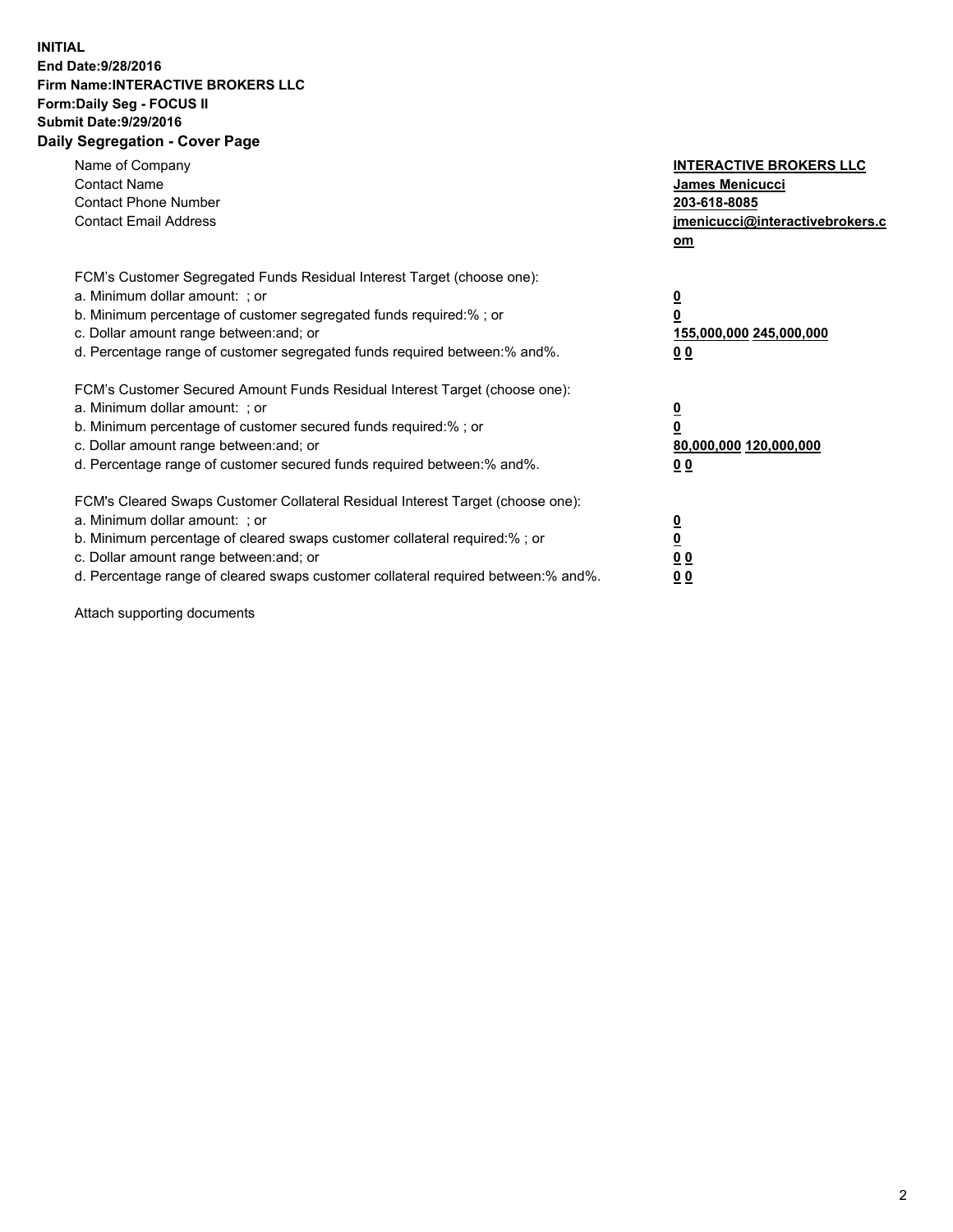## **INITIAL End Date:9/28/2016 Firm Name:INTERACTIVE BROKERS LLC Form:Daily Seg - FOCUS II Submit Date:9/29/2016 Daily Segregation - Secured Amounts**

|                | Daily Segregation - Secured Amounts                                                                        |                                  |
|----------------|------------------------------------------------------------------------------------------------------------|----------------------------------|
|                | Foreign Futures and Foreign Options Secured Amounts                                                        |                                  |
|                | Amount required to be set aside pursuant to law, rule or regulation of a foreign                           | $0$ [7305]                       |
|                | government or a rule of a self-regulatory organization authorized thereunder                               |                                  |
| 1.             | Net ledger balance - Foreign Futures and Foreign Option Trading - All Customers                            |                                  |
|                | A. Cash                                                                                                    | 380,087,631 [7315]               |
|                | B. Securities (at market)                                                                                  | $0$ [7317]                       |
| 2.             | Net unrealized profit (loss) in open futures contracts traded on a foreign board of trade                  | 186,189 [7325]                   |
| 3.             | Exchange traded options                                                                                    |                                  |
|                | a. Market value of open option contracts purchased on a foreign board of trade                             | 700,665 [7335]                   |
|                | b. Market value of open contracts granted (sold) on a foreign board of trade                               | $-66,674$ [7337]                 |
| 4.             | Net equity (deficit) (add lines 1.2. and 3.)                                                               | 380,907,811 [7345]               |
| 5.             | Account liquidating to a deficit and account with a debit balances - gross amount                          | 56,482 [7351]                    |
|                | Less: amount offset by customer owned securities                                                           | 0 [7352] 56,482 [7354]           |
| 6.             | Amount required to be set aside as the secured amount - Net Liquidating Equity                             | 380,964,293 [7355]               |
|                | Method (add lines 4 and 5)                                                                                 |                                  |
| 7.             | Greater of amount required to be set aside pursuant to foreign jurisdiction (above) or line                | 380,964,293 [7360]               |
|                | 6.                                                                                                         |                                  |
|                | FUNDS DEPOSITED IN SEPARATE REGULATION 30.7 ACCOUNTS                                                       |                                  |
| $\mathbf{1}$ . | Cash in banks                                                                                              |                                  |
|                | A. Banks located in the United States                                                                      | 1,500,000 [7500]                 |
|                | B. Other banks qualified under Regulation 30.7                                                             | 0 [7520] 1,500,000 [7530]        |
| 2.             | Securities                                                                                                 |                                  |
|                | A. In safekeeping with banks located in the United States                                                  | 422,268,780 [7540]               |
|                | B. In safekeeping with other banks qualified under Regulation 30.7                                         | 0 [7560] 422,268,780 [7570]      |
| 3.             | Equities with registered futures commission merchants                                                      |                                  |
|                | A. Cash                                                                                                    | $0$ [7580]                       |
|                | <b>B.</b> Securities                                                                                       | $0$ [7590]                       |
|                | C. Unrealized gain (loss) on open futures contracts                                                        | $0$ [7600]                       |
|                | D. Value of long option contracts                                                                          | $0$ [7610]                       |
|                | E. Value of short option contracts                                                                         | 0 [7615] 0 [7620]                |
| 4.             | Amounts held by clearing organizations of foreign boards of trade                                          |                                  |
|                | A. Cash                                                                                                    | $0$ [7640]                       |
|                | <b>B.</b> Securities                                                                                       | $0$ [7650]                       |
|                | C. Amount due to (from) clearing organization - daily variation                                            | $0$ [7660]                       |
|                | D. Value of long option contracts                                                                          | $0$ [7670]                       |
|                | E. Value of short option contracts                                                                         | 0 [7675] 0 [7680]                |
| 5.             | Amounts held by members of foreign boards of trade                                                         |                                  |
|                | A. Cash                                                                                                    | 82,485,105 [7700]                |
|                | <b>B.</b> Securities                                                                                       | $0$ [7710]                       |
|                | C. Unrealized gain (loss) on open futures contracts                                                        | $-3,393,807$ [7720]              |
|                | D. Value of long option contracts                                                                          | 700,629 [7730]                   |
|                | E. Value of short option contracts                                                                         | -66,671 [7735] 79,725,256 [7740] |
| 6.             | Amounts with other depositories designated by a foreign board of trade                                     | 0 [7760]                         |
| 7.             | Segregated funds on hand                                                                                   | $0$ [7765]                       |
| 8.             | Total funds in separate section 30.7 accounts                                                              | 503,494,036 [7770]               |
| 9.             | Excess (deficiency) Set Aside for Secured Amount (subtract line 7 Secured Statement<br>Page 1 from Line 8) | 122,529,743 [7380]               |
| 10.            | Management Target Amount for Excess funds in separate section 30.7 accounts                                | 80,000,000 [7780]                |
| 11.            | Excess (deficiency) funds in separate 30.7 accounts over (under) Management Target                         | 42,529,743 [7785]                |
|                |                                                                                                            |                                  |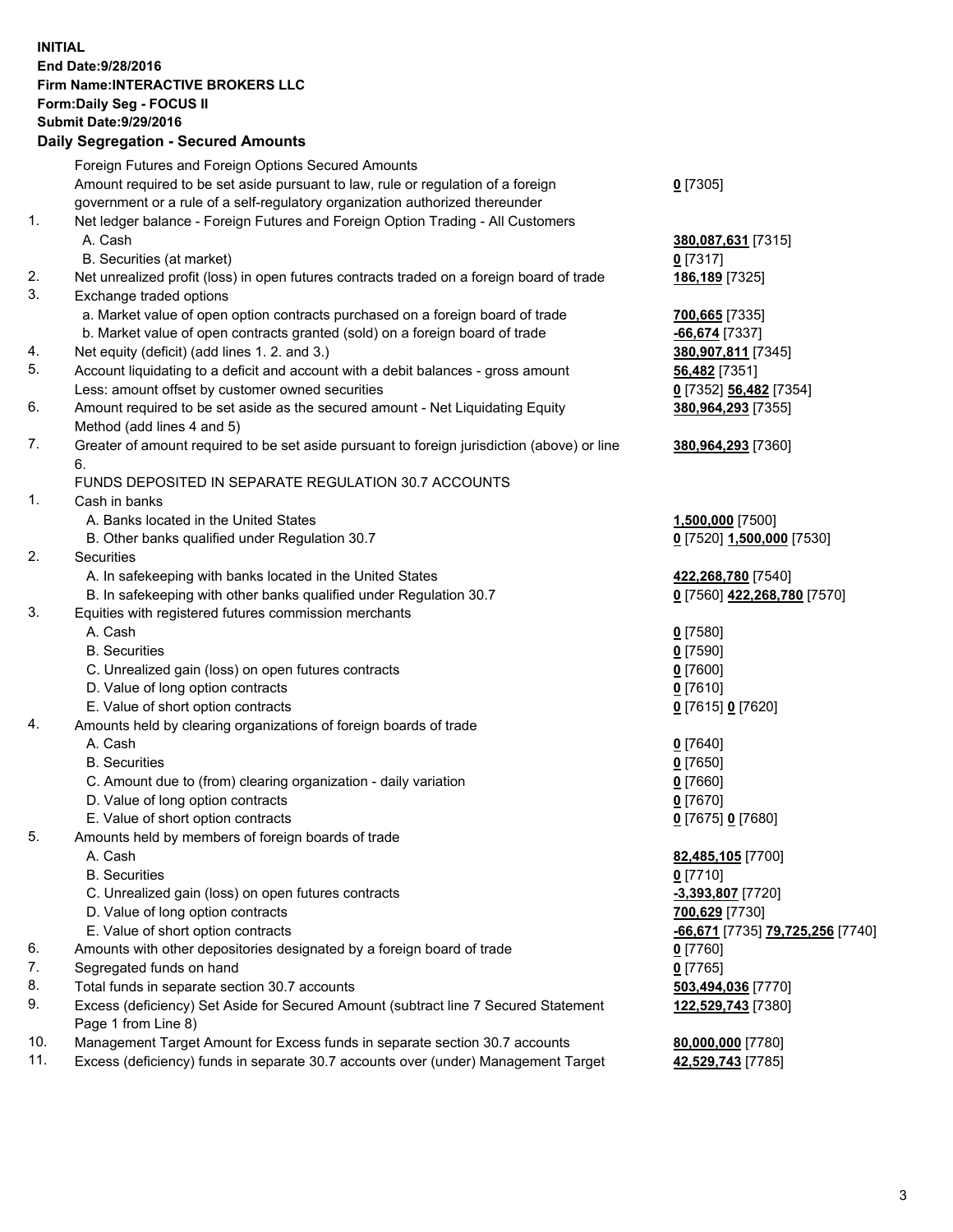**INITIAL End Date:9/28/2016 Firm Name:INTERACTIVE BROKERS LLC Form:Daily Seg - FOCUS II Submit Date:9/29/2016 Daily Segregation - Segregation Statement** SEGREGATION REQUIREMENTS(Section 4d(2) of the CEAct) 1. Net ledger balance A. Cash **3,030,121,454** [7010] B. Securities (at market) **0** [7020] 2. Net unrealized profit (loss) in open futures contracts traded on a contract market **-38,242,925** [7030] 3. Exchange traded options A. Add market value of open option contracts purchased on a contract market **107,924,867** [7032] B. Deduct market value of open option contracts granted (sold) on a contract market **-179,964,749** [7033] 4. Net equity (deficit) (add lines 1, 2 and 3) **2,919,838,647** [7040] 5. Accounts liquidating to a deficit and accounts with debit balances - gross amount **50,631** [7045] Less: amount offset by customer securities **0** [7047] **50,631** [7050] 6. Amount required to be segregated (add lines 4 and 5) **2,919,889,278** [7060] FUNDS IN SEGREGATED ACCOUNTS 7. Deposited in segregated funds bank accounts A. Cash **127,687,944** [7070] B. Securities representing investments of customers' funds (at market) **2,010,243,550** [7080] C. Securities held for particular customers or option customers in lieu of cash (at market) **0** [7090] 8. Margins on deposit with derivatives clearing organizations of contract markets A. Cash **30,724,106** [7100] B. Securities representing investments of customers' funds (at market) **1,088,589,372** [7110] C. Securities held for particular customers or option customers in lieu of cash (at market) **0** [7120] 9. Net settlement from (to) derivatives clearing organizations of contract markets **-29,969,996** [7130] 10. Exchange traded options A. Value of open long option contracts **107,923,131** [7132] B. Value of open short option contracts **-179,963,700** [7133] 11. Net equities with other FCMs A. Net liquidating equity **0** [7140] B. Securities representing investments of customers' funds (at market) **0** [7160] C. Securities held for particular customers or option customers in lieu of cash (at market) **0** [7170] 12. Segregated funds on hand **0** [7150] 13. Total amount in segregation (add lines 7 through 12) **3,155,234,407** [7180] 14. Excess (deficiency) funds in segregation (subtract line 6 from line 13) **235,345,129** [7190] 15. Management Target Amount for Excess funds in segregation **155,000,000** [7194] 16. Excess (deficiency) funds in segregation over (under) Management Target Amount **80,345,129** [7198]

Excess